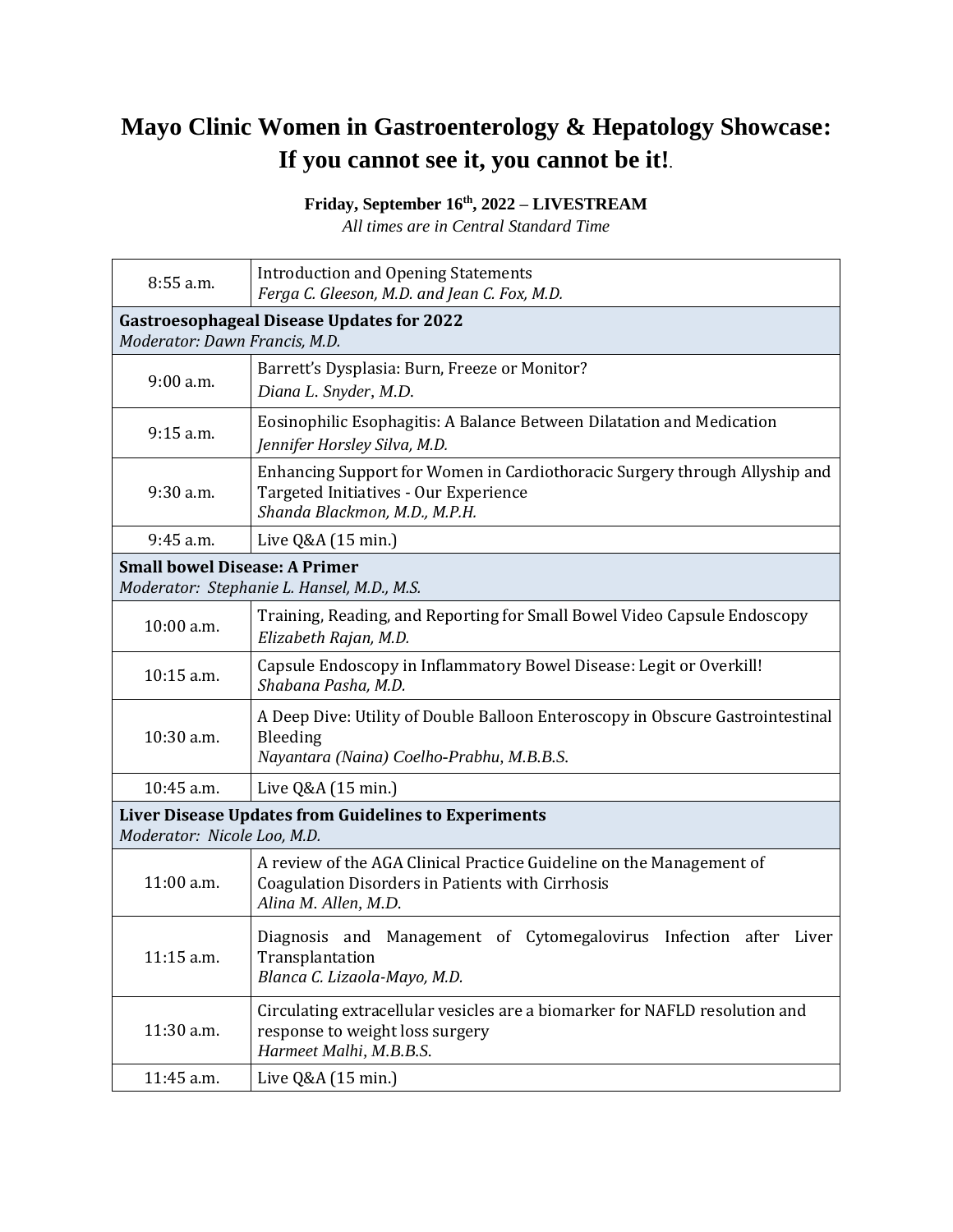|                                                                                             | 12:00-12:30 p.m. Break - virtual vendors and sponsors                                                                                                                                                                                                                                                                                                                                                                                                                                                                                                                                                                 |  |
|---------------------------------------------------------------------------------------------|-----------------------------------------------------------------------------------------------------------------------------------------------------------------------------------------------------------------------------------------------------------------------------------------------------------------------------------------------------------------------------------------------------------------------------------------------------------------------------------------------------------------------------------------------------------------------------------------------------------------------|--|
| Concurrent breakout sessions - please choose between Option 1 & Option 2                    |                                                                                                                                                                                                                                                                                                                                                                                                                                                                                                                                                                                                                       |  |
| 12:30-1:00 p.m.                                                                             | <b>OPTION 1:</b><br><b>Live Virtual Chat Room Case Based Discussions</b><br><b>1.</b> How I approach a pancreas mass incidentally identified on cross<br>sectional imaging: Michelle Anderson, M.D.<br>2. Challenging IBD cases: When to Institute Biologics:<br>Amanda M. Johnson, M.D.<br>3. Integrative Gastroenterology: What's the Prognosis? Xiao Jing (Iris)<br>Wang, M.D.<br>4. Stress Management for the Working Woman: How to Reduce Stress in 2<br>Minutes a Day: Shayla A. Schoenoff, P.A.-C<br>5. Hiring and Retaining Advanced Practice Providers (APP): What We Are<br>Looking For? Sawra Maurer PA -C |  |
|                                                                                             | <b>OPTION 2:</b><br>2021 Showcase Highlights: Professional Development: The Spectrum of<br><b>Opportunities and Current Landscape</b><br>Moderator: Lisa Boardman, M.D.<br>Laura E. Raffals, M.D.: Leadership Development - Mayo Clinic RISE<br>program<br>Sharmila Sachithanandan: Redesigning the Landscape for Women and<br>Leadership: Insights Gained from the Covid-19 Pandemic<br>Anne Marie Lennon, M.B.B.Ch., Ph.D.: Evolution from Fellow to Chair: What<br>٠<br>I know now but didn't before I became Division Director                                                                                    |  |
| Building a Metabolic Medicine Practice - Bricks & Morter<br>Moderator: Victoria Gomez, M.D. |                                                                                                                                                                                                                                                                                                                                                                                                                                                                                                                                                                                                                       |  |
| $1:00$ p.m.                                                                                 | Building an Endobariatric Program: Lessons Learned<br>Dilhana Badurdeen, M.B.B.S.                                                                                                                                                                                                                                                                                                                                                                                                                                                                                                                                     |  |
| $1:15$ p.m.                                                                                 | Quantification of Gastric Sleeve Stenosis Using Endoscopic Parameters and<br>Image analysis<br>Allison Schulman, M.D., M.P.H.                                                                                                                                                                                                                                                                                                                                                                                                                                                                                         |  |
| $1:30$ p.m.                                                                                 | The Steps it Took to Become Director of Bariatric Endoscopy<br>Violetta Popov, M.D., Ph.D.                                                                                                                                                                                                                                                                                                                                                                                                                                                                                                                            |  |
| 1:45 p.m.                                                                                   | Live Q&A (15 min.)                                                                                                                                                                                                                                                                                                                                                                                                                                                                                                                                                                                                    |  |